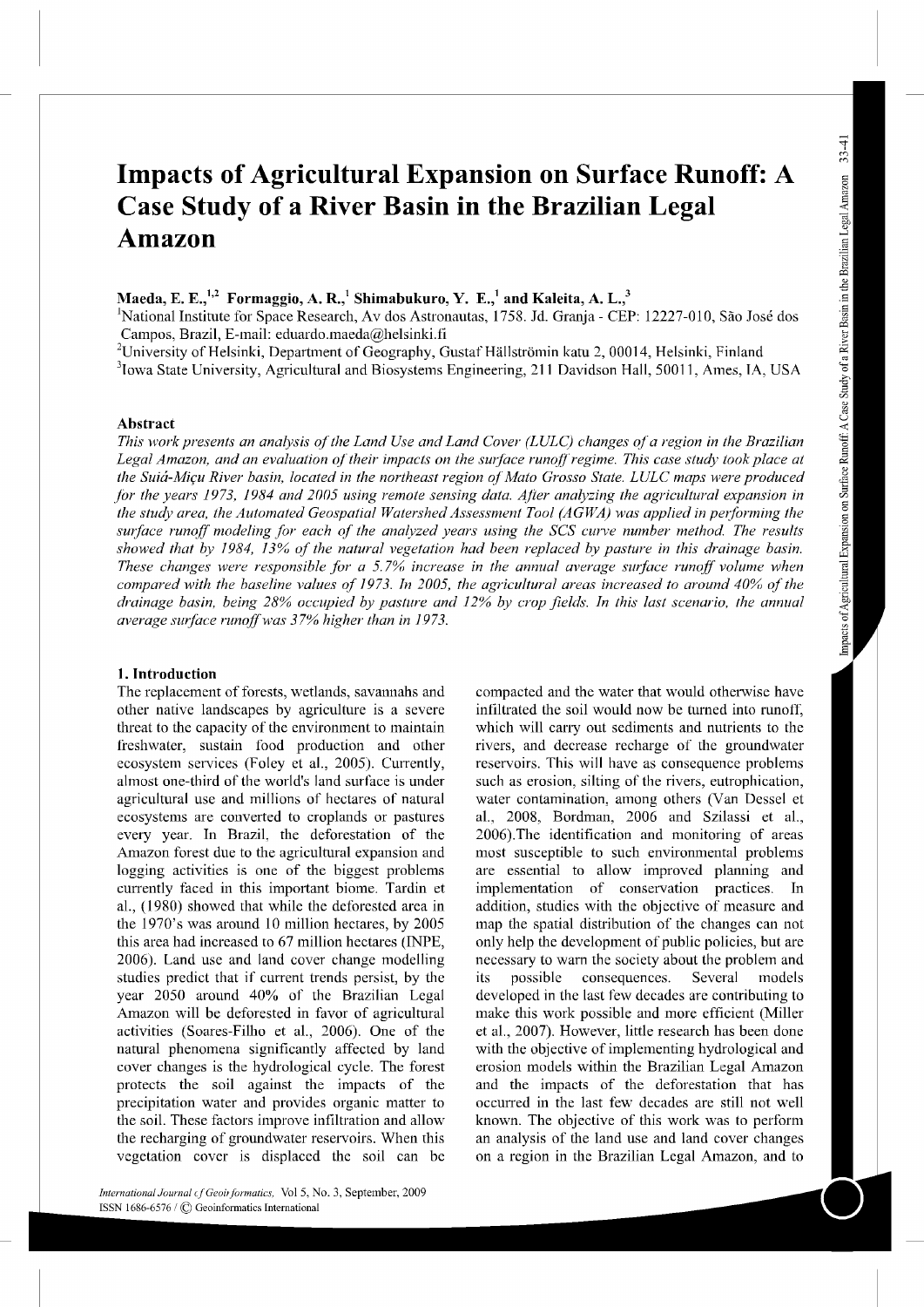evaluate the impacts of these changes on the surface runoff regime using remote sensing techniques and a hydrological model.

#### 2. Study Area

The study was carried out at the Suiá-Miçu River Basin, located in the northeast region of Mato Grosso state, and part of the Amazon River Basin (Figure 1). The drainage area of the basin comprises approximately two million hectares, and is part of six municipalities: São Felix do Araguaia, Querência, Alto da Boa Vista, Ribeirão Cascalheira, Canarana and Born Jesus do Araguaia. The predominant soil types, according to the soil taxonomy classification, are Rhodic Hapludox and Typic Hapludox. However, different types of soils can be found in some smaller regions, mainly in the southern part of the basin and in the rivers'

floodplains. One factor that enhances the importance of this region is the presence of the Xingu Indigenous Reserve in the Suia-Miyu River downstream (Figure 2). The Xingu Reserve is one of the most important regions from the point of view of its biodiversity and cultural significance to Brazil. It is located at the banks of the Xingu River, an impottant tributary of the Amazon River. As illustrated in Figure 2, most of the drainage area of the watershed is located outside the indigenous reserve. This contributed to the deforestation of large areas next to the preservation area, mainly due to the expansion of agricultural activities. Consequently, besides the degradation in the Xingu River spring, the agricultural activities can impact the preservation area as a result of carrying sediments, nutrients and pesticides within it.



Figure 2: Geographic location of the Indigenous areas close to the study site

hnpacts of Agricultural Expansion on Surface Runoff: A Case Study of a River Basin in the Brazilian Legal Amazon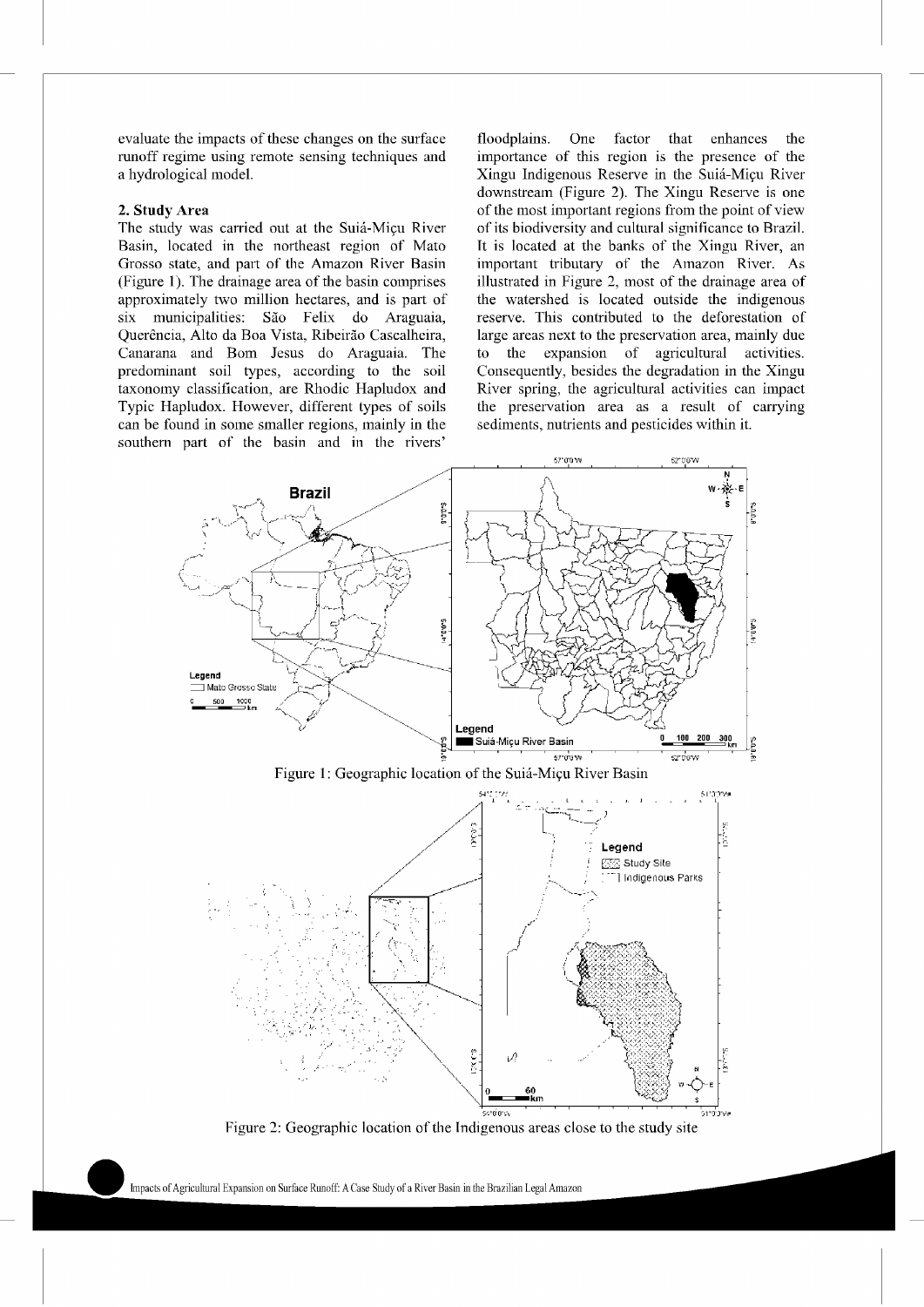#### 3. **Methods**

A comparative analysis was performed taking into acconnt the Land Use and Land Cover (LULC) scenarios observed in the stndy area during the following years:

- I. 1973, before the beginning of the agricultural expansion in the Brazilian Amazon;
- 11.1984, a time at which many deforested areas were already evident due to the implementation of agricultural activities;
- III. 2005, a period of intense agricultural expansion.

LULC maps for each of the described years were created using remote sensing images from the MSS/Landsat-1 (1973) and TM/Landsat-5 (1984 and 2005) sensors. The deforested areas were identified and mapped using the same methodology proposed in the Amazon Deforestation Monitoring Project - PRODES (INPE, 2006). Namely, the linear spectral mixing model (Shimabukuro et al., 1998) was applied to the images in order to generate the vegetation, shade and soil fractions. Next, the soil fraction image was segmented and classified using a non-supervised region classification algorithm (ISOSEG) (Bins et al., 1993). The deforested areas were then overlapped with the original vegetation map of the region obtained from the Mato Grosso State Planning Department (SEPLAN). For the years 1973 and 1984, all the deforested areas were classified as pasture, given that during these periods the areas planted with crops were insignificant (IBGE, 2006). However, in 2005 the deforested areas were separated into pasture or seasonal crops. The identification of the crop areas was made using the methodology presented by Epiphanio (2007). This method is based on the Crop Enhancement Index (CEI), which is calculated using the minimum and maximum Enhanced Vegetation Index (EVI) values observed along the crops' growing season (Equation 1).

$$
CEI = \frac{MaxEVI - MinEVI}{MaxEVI + MinEVI}
$$

Equation 1

High changes in biomass throughout the crop season result in high positive difference between MaxEVI and MinEVI values for a certain pixel, retrieving high CEI values. In pastures or forests, few or no changes in biomass are observed during a crop season, resulting in low differences between MaxEVI and Min EVI images and CEI values close to zero. The process described was carried out using EVI images from the MOD13Ql product (Justice et al., 2002), which provides NDVI and EVI 16 days composite images from the MODIS/Terra sensor. The image processing procedures and the creation of the LULC maps were made with the software SPRING, a free GIS and remote sensing image processing system developed by Brazil's National Institute for Space Research (Camara et al., 1996). After that, an assessment of the impacts of the LULC changes on the surface runoff regime was performed using the Automated Geospatial Watershed Assessment Tool (AGWA). The AGW A is a hydrologic analysis system designed to perform watershed- and basin-scale studies (Miller et al., 2007), by providing input for the Soil and Water Assessment Tool (SWAT) (Arnold et al., 1998). Besides the LULC maps, the input data required by the model include a digital elevation model (DEM), a soil map, and precipitation data. According to Kepner et al., (2004) the tasks involved in the watershed analysis using AGWA are divided in five major steps: 1) watershed location and delineation; 2) watershed subdivision; 3) land cover and soils parameterization; 4) rainfall input files; and 5) model execution, visualization and comparison of results. The DEM was obtained from the Shuttle Radar Topography Mission (SRTM) (Grohman, 2006). In order to improve the representation of land forms and drainage features, the SRTM spatial resolution data was resampled from 90 to 30 meters, according to the method proposed by Valeriano et al. (2006). Although AGWA provides the option to use global FAO soil maps for works outside the USA, the scale of such maps (1:5000 000) was not adequate to represent the soil distribution of the study area. Hence, soil maps in a scale of 1 :250,000 provided by the RADAMBRASIL project (1981) survey were implemented into AGWA. Daily average precipitation values were defined for an entire year based on observations from 1983 to 2005. This information was obtained from a ground meteorological station of the Hydrological Information System hosted by the Brazilian Water Agency (ANA, 2006). The SWAT model provides two methods for estimating surface runoff: the SCS curve number procedure (SCS, 1972) and the Green & Ampt infiltration method (Green and Ampt, 1911 ). In the particular case of this stndy, the Soil Conservation Service (SCS) method was chosen in performing the runoff modeling. The SCS runoff equation is an empirical model developed to provide a consistent basis for estimating the amonnts of runoff under vatying land use and soil types (Rallison and Miller, 1981 *).* The basic assumption of this method is that the ratio between the actual soil retention on the watershed and the potential maximum retention is equal to the ratio of direct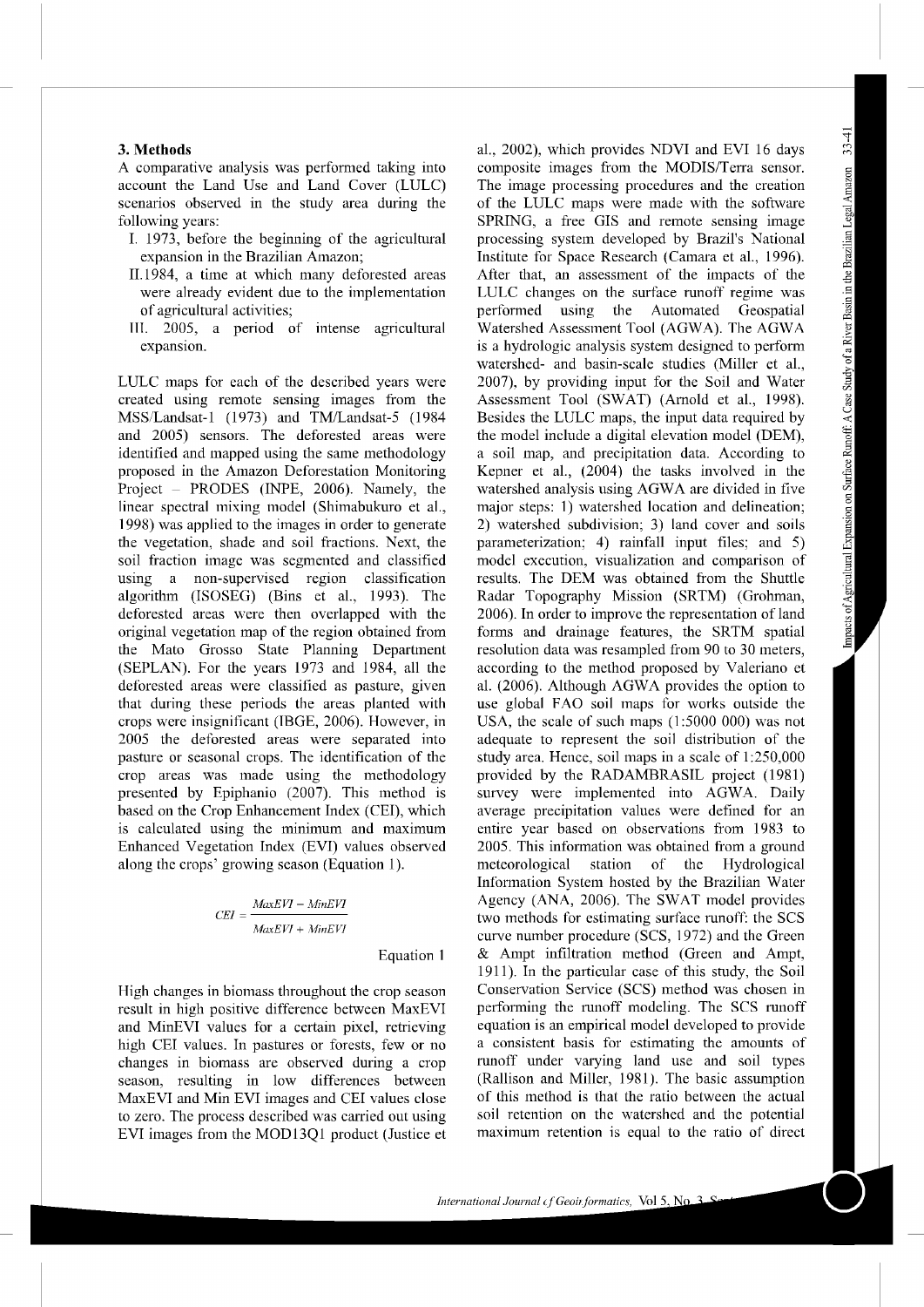storm runoff to potential maximum runoff. It is important to notice that, due to the lack of accurate hydrological data, a quantitative validation of the model was not performed. Therefore, the evaluation of the results was based only on comparative analysis and on the spatial distribution of the changes, following the procedure proposed by Kepner et al. (2004) and Miller et al. (2002). Such procedure assumes that the parameters incorporated in an eventual calibration would be partially canceled in a comparative study.

### **4. Results and Discussion**

The results of the LULC classification for each one of the analyzed periods are shown in Figure 3. The deforested areas in the watershed increased from 480 km<sup>2</sup> in 1973 to 2850 km<sup>2</sup> in 1984. In 2005, around  $40\%$  of the study area  $(8555 \text{ km}^2)$  was deforested. This is approximately a 200% increase

over that in 1984, and a 1680% increase from 1973 (Figures 4a and 4b). The creation of pasture areas and logging activities were the main causes of deforestation in 1973 and 1984. During these years, the north and east parts of the basin were the most affected. In 2005, there was an evident increase in the deforestation along the central part of the basin, in the region that surrounds the city of Querência. The results show that the mam cause of deforestation in this central part of the study area was the expansion of areas planted with seasonal crops. In general, the alluvial forests and pioneer vegetation areas were not significantly deforested. These results can be explained by the fact that these phytoecological regions are located in flooding areas, and therefore, not suitable for agricultural activities. A more detailed description of the agricultural expansion in this region had been described by Maeda et al., (2008).



Figure 3: Land Use and Land Cover Maps of the study area for the years of 1973(left), 1984( center) and 2005( right)



Figure 4: (a) Deforested areas in the study site for each of the analyzed years; (b) Percentage of Deforestation in the study site

hnpacts of Agricultural Expansion on Surface Runoff: A Case Study of a River Basin in the Brazilian Legal Amazon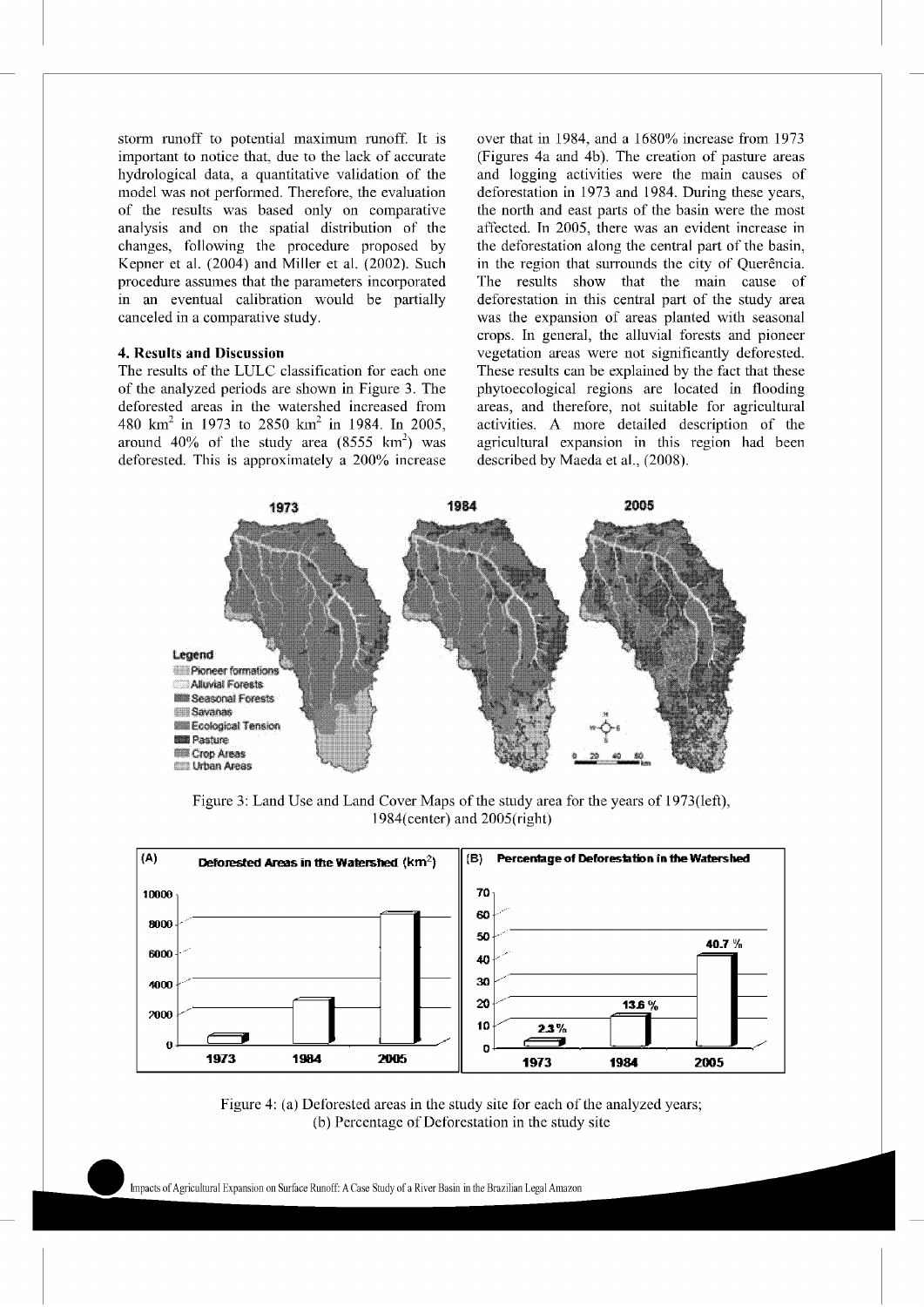#### *4.1 Input Data and Model Results*

The DEM with a spatial resolution of 30m, used in this work, is presented in Figure 5a. The improvement of the spatial resolution of the SRTM data from 90 to 30m resulted in a better representation of the drainage features, especially in the areas with a higher drainage density, as seen in the south part of the basin. Along the flat areas the results of this process are less noticeable, however in such areas this procedure was helpful in order to eliminate the roughness and interferences caused by the canopy in the SRTM data. The watershed delineation was satisfactory, with accurate identification of the drainage basin boundaries confirming the suitability of SRTM data for this task. However, a limitation of this data was observed in the automated extraction of the drainage networks.

This limitation was observed mainly in the length of the rivers' floodplains, in boundaries of deforested areas or roads, where the effects of the canopy on the SRTM resulted in an erroneous delineation of the drainage network, as it is exemplified in Figure 6. In Figure 5b, the watershed subdivision is shown. The subdivision was performed automatically by AGWA based on a threshold drainage area required to define a channel, referred to as the Contribution Source Area (CSA) (Miller et al., 2007). The CSA value used was 2%, which was, atler a few tests, the value that best represented the drainage distribution of the watershed, based on visual analysis. As a result, the watershed was divided in 55 sub-regions. The soil map used in this work as an input to AGWA is showed in Figure 5c.



Figure 5: (a) Digital Elevation Model of the study site; (b) Result of the Sub-Division on the watershed using a CSA of 2%; (c) Soil Map used as an input to AGW A



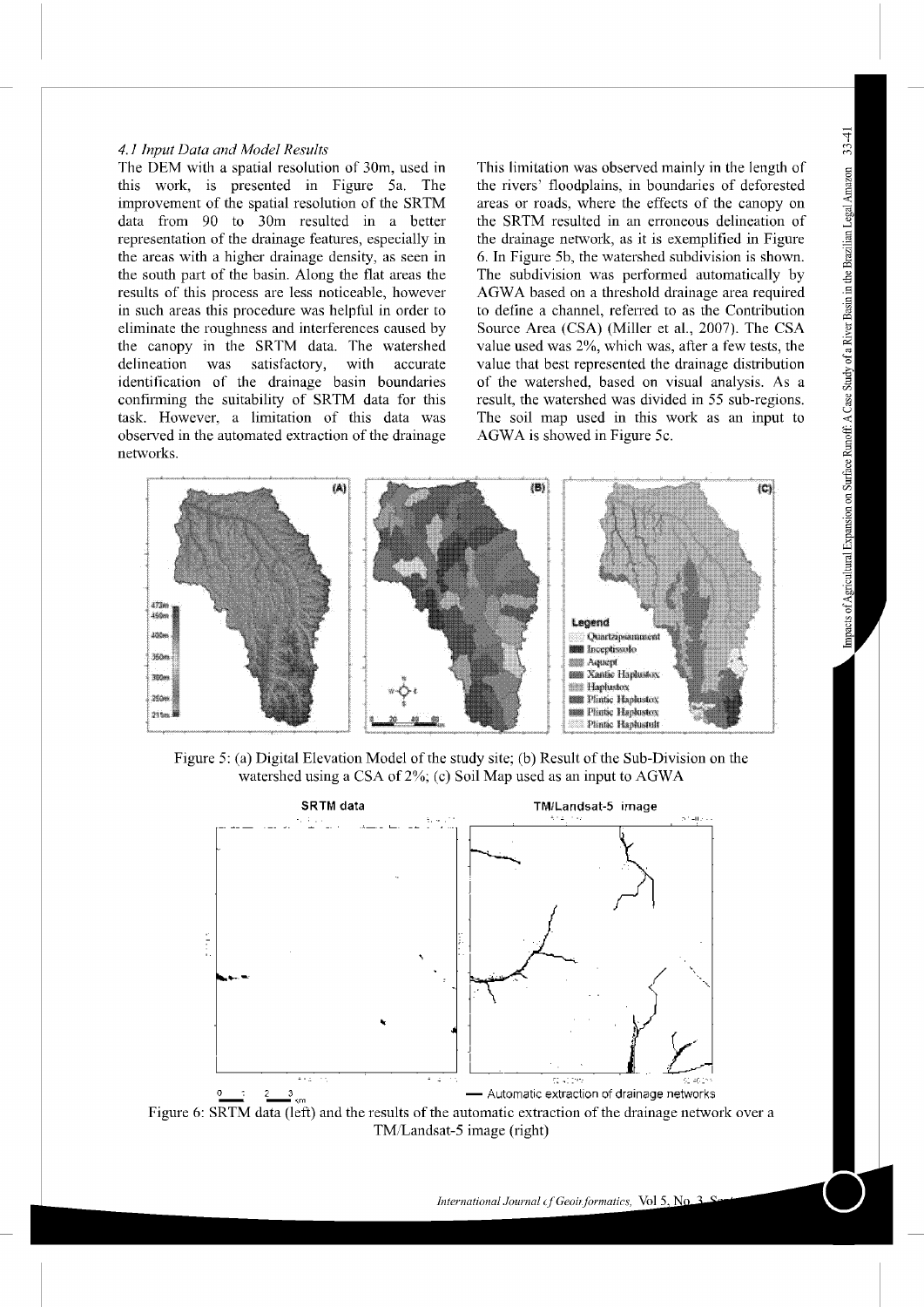

Figure 7: Percent change in surface runoff(a) from 1973 to 1984; (b) from 1984 to 2005 and (c) from 1973 to 2005



Figure 8: Changes in the vegetation cover along the region with highest increase in the surface runoff from 1973 to 1984



Figure 9: Changes in the vegetation cover along the region with highest increase in the surface runoff from 1984 to 2005

hnpacts of Agricultural Expansion on Surface Runoff: A Case Study of a River Basin in the Brazilian Legal Amazon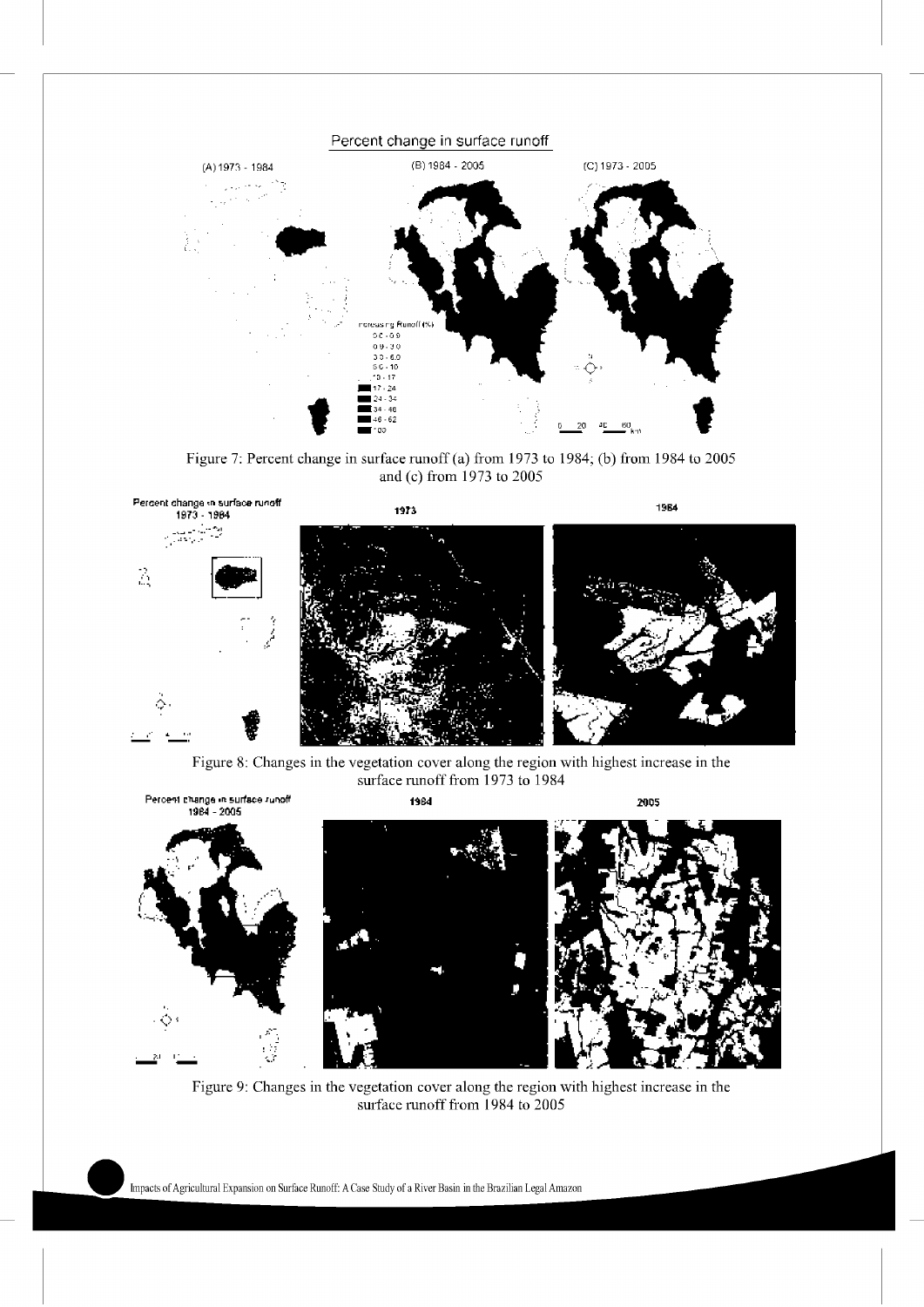The soil types are classified based on the Brazilian Soil Classification System, and the necessary data for this characterization were obtained from the RADAMBRASIL project (1981) and from other available works that describe the soil parameters for the Brazilian conditions (Tucci, 1993). Next, the results of the surface runoff modelling are presented (Figure 7). Comparisons are based currently analyzed period, that is, a 50% increase means that the surface runoff doubled from one analyzed period to another. In the same way, a value of 100% means that a certain volume of surface runoff started to occur in a region where no surface runoff was observed in the previous period. From 1984 to 1973, the north and east regions of the basin were the most affected, showing the highest annual average increases in surface runoff (Figure 7a). In the southwest and central parts of the basin, the subregions showed little to no increase in the surface runoff average, since those regions had the natural vegetation still preserved or had just small areas deforested in this period. The region *shovm* in Figure 8 was the one with the highest percent change around 19%, between 1973 and 1984. The increase associated to this region is mainly due to the replacement of the natural vegetation with pasture areas. The results of the 2005 comparisons with 1984 and 1973 are shown in Figures 7b and 7c. In these analyses the attention is drawn to the center region of the study area, where a high increase in the surface runoff is observed. This increase took place after 1984, and can be explained by the expansion of areas planted with seasonal crops in the outskirts of Querência city. The regions most affected between 1984 and 2005 are shown in detail in Figure 9. The increase in surface runoff in these areas ranged from 50 to 60% in 2005 when compared with 1984. Two sub-regions of the watershed presented a 100% increase in 2005, indicating small volumes of surface mnoff in areas where previously all the precipitation water was infiltrated in the soil or lost by evapotranspiration. Over the watershed as a whole, the annual average of the surface runoff had a 5.4% increase from 1973 to 1984, and 23.3% from 1984 to 2005. Figure 10 presents an analysis of the surface runoff monthly averages for the entire watershed. The highest volumes of surface runoff occur in January and December. Despite the precipitation monthly average in March being very close to that in November, the averages in the surface runoff values are significantly different in these two months. This difference can be explained by the fact that March is preceded by a rainy season, consequently the soil moisture is kept high, and the water infiltration in the soil is reduced. November, however, is preceded

by a dry season, thus the soil is initially drier and has a higher infiltration capacity. In November, the model indicates an increase of 100% between 1973 and 1984, which means that initially (1973) the monthly average of the surface runoff volume was zero, while in 1984 the model started to indicate a certain volume. Despite the low volumes, the occurrence of tunofi in November can cause great impacts for the soil, since in this period of the year the soils are being prepared for the summer crops plantation. This fact results in a higher susceptibility to the carrying of sediments, and therefore, higher risk of soil erosion and silting of the rivers. The increases observed in Febmary and March also demands careful attention, giving that this is the summer crops harvesting period. After the harvest, the soil stays without any vegetation protection, being this fact, associated with the frequent use of agricultural machines, a serious aggravating in the sediment yield and carrying of nutrients and pesticides to the rivers.



Figure 10: Surface runoff monthly average for the entire watershed

#### **5. Conclusions**

The expansion of agricultural activities in the Suia-Miçu river basin resulted in the deforestation of approximately 40% of the original vegetation of the region by 2005. The introduction of pasture areas was the main cause for the beginning of the deforestation in the study area, however, seasonal crops started to play an important role in the LULC changes from 1984 onward. In the last analyzed period in this study, the areas planted with seasonal crops represented 12% of the watershed. The AGWA was effective in the analysis of the LULC changes impacts on the surface mnoff regime through a comparative study, and in the description of the spatial distribution of the changes. In the period between 1973 and 1984 the model detected a 5.4% increase in the surface runoff values for the entire basin. From 1984 to 2005 this increase was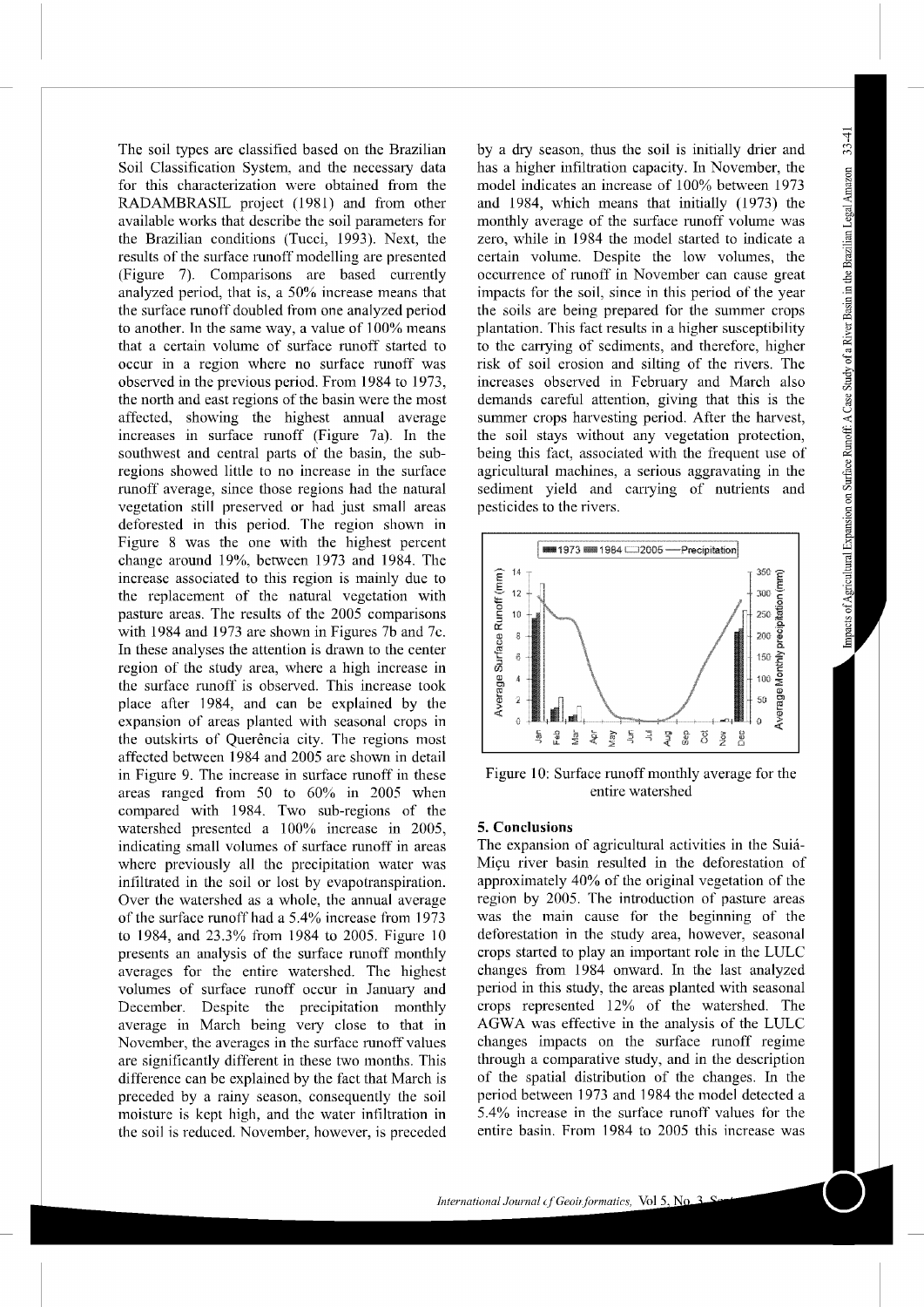23.3%; introduction of crop areas was the main driver of this difference. Therefore, the results confirmed the great importance of the vegetation cover in the maintenance of the natural hydrological cycle patterns, and in the soil and natural resources conservation. The model also allowed the identification of areas where the impacts of the agricultural activities are happening with higher intensity and, consequently, where policies aiming sustainable practices must be taken.

#### **References**

- ANA, 2006, National Water Agency. Hidroweb. Available Online at: http://hidroweb.ana.gov.br/. Accessed November 1st 2006.
- Arnold, J. G., Srinivasan, R., Muttiah, R. S., and Williams, J. R., 1998, Large Area Hydrologic Modeling and Assessment; Part I, Model Development. *Journal of the American Water Resources Association,* 34, 73-89.
- Bins, L. S., Erthal, G. J., and Fonseca, L. M. G., 1993, Um Método De Classificação Não-Supervisionada Por Regioes. In: *Brazilian Symposium on Graphic Computation and Image Processing,* 6, 65-68.
- Boardman, J., 2006, *Soil Erosion Science: Reflections on the Limitations of Current Approaches.* Catena, 68 (2-3), 73-86.
- Camara, G., Souza, R. C. M., Freitas, U. M., and Ganido, J., 1996, SPRING: *Integrating Remote Sensing and GIS hy Object-Oriented Data Modeling.* Computers & Graphics, 20, 395-403.
- Epiphanio, R. D. V., 2007, Avaliação da Potencialidade Das Imagens MODIS na Estimação Da Area De Soja No Estado Do Mato Grosso. *Master thesis* - *National Institute for Space Research,* Sao Jose dos Campos.
- Foley, J., R. de Fries, G.P. Asner, C. Barford, G. Bonan, and Carpenter, S. R., 2005, *Global Consequences of Land Use.* Science, 309, 570- 574.
- Green, W. H., and Ampt, G. A., 1911, Studies on Soil Physics, 1. The flow of Air and Water through Soils. *Journal of Agricultural Sciences,*  4, 11-24.
- Grohman, G., Kroenung, G., and Strebeck, J., 2006, Filling SRTM Voids: The Delta Surface Fill Method. *Photogrammetric Engineering & Remote Sensing,* 72, 213-216.
- IBGE, 2006, Instituto Brasileiro de Geogratia e Estatistica. SIDRA. Available online at: http://www.sidra.ibge.gov.br/bda/tabela/listabl.a sp?c=1612&z=p&o=19. Accessed 03 December 2006.
- INPE, 2006, PRODES Project: Monitoramento da Floresta Amazônica Brasileira por Satélite, Available at: http://www.obt.inpe.br/prodes/. Accessed 29 January 2007.
- Justice, C. 0., Townshend, J. R. G., Vermote, E. F., Masuoka, E., Wolfe, R. E., Saleous, N., Roy, D. P., and Morisette, J. T., 2002, An overview of MODIS Land Data Processing and Product Status. *Remote Sensing of Environment,* 83, 3- 15.
- Kepner, W. G., Semmens, D. J., Bassett, S. D., Mouat, D. A., and Goodrich, D. C., 2004, Scenario Analysis for the San Pedro River, Analysing Hydrological Consequences of a Future Environment. *Environmental Monitoring and Assessment,* 94, 115-127.
- Maeda, E. E., Formaggio, A. R., and Shimabukuro, Y. E., 2008, Historical Changes of the Amazonian Forest into Agricultural Lands in the Suiá-Miçu River Basin, *Sociedade & Natureza*.  $20(1)$ : 5-24.
- Miller, S. N., Goodrich, D. C., Hernandez, M., Semmens, D. J., Miller, R. C., Kepner, W. G., and Guertin, D. P., 2007, The Automated Geospatial Watershed Assessment tool. *Environmental Modelling* & *Software,* 22, 365- 377.
- Miller, S. N., Kepner, W. G., Mehaffey, M. H., Hernandez, H., Miller, R. C., Goodrich, D. C., Devonald, K. K., Heggem, D. T., Miller, W. P., 2002, Integrating Landscape Assessment and Hydrologic Modeling for Land Cover Change Analysis. *Journal of the American Water Resources Association,* 38, 915-929.
- RADAMBRASIL Project, 1981, Folha SC.22 Tocantins: Vol. 22. Rio de Janeiro. 520. (Natural Resources Survey).
- Rallison, R. E., and Miller, N., 1981, Past, Present and Future SCS Runoff Procedme, 353-364. In V.P. Singh (ed.). *Rainfall runojf relationship.*  Water Resources Publication, Littleton, CO.SCS - Soil Conservation Service. 1972. Section 4: Hydrology In National Engineering Handbook.
- SCS, 1972 (Soil Conservation Service). National Engineering Handbook, Section 4, U.S. Depattment of Agriculture, Washington, D.C.
- Shimabukuro, Y. E., Batista, G. T., Mello, E. M. K., Moreira, J. C., and Duarte, V., 1998, Using Shade Fraction Image Segmentation to Evaluate Deforestation in Landsat Thematic Mapper Images of the Amazon Region. *International Journal of Remote Sensing,* 19, 535-541.
- Soares-Filho, B. S., Nepstad, D. C., Curran, L. M., Cerqueira, G. C., Ramos, C. A., Voll, E., McDonald, A., Lefebvre, P., Garcia, R. A., and